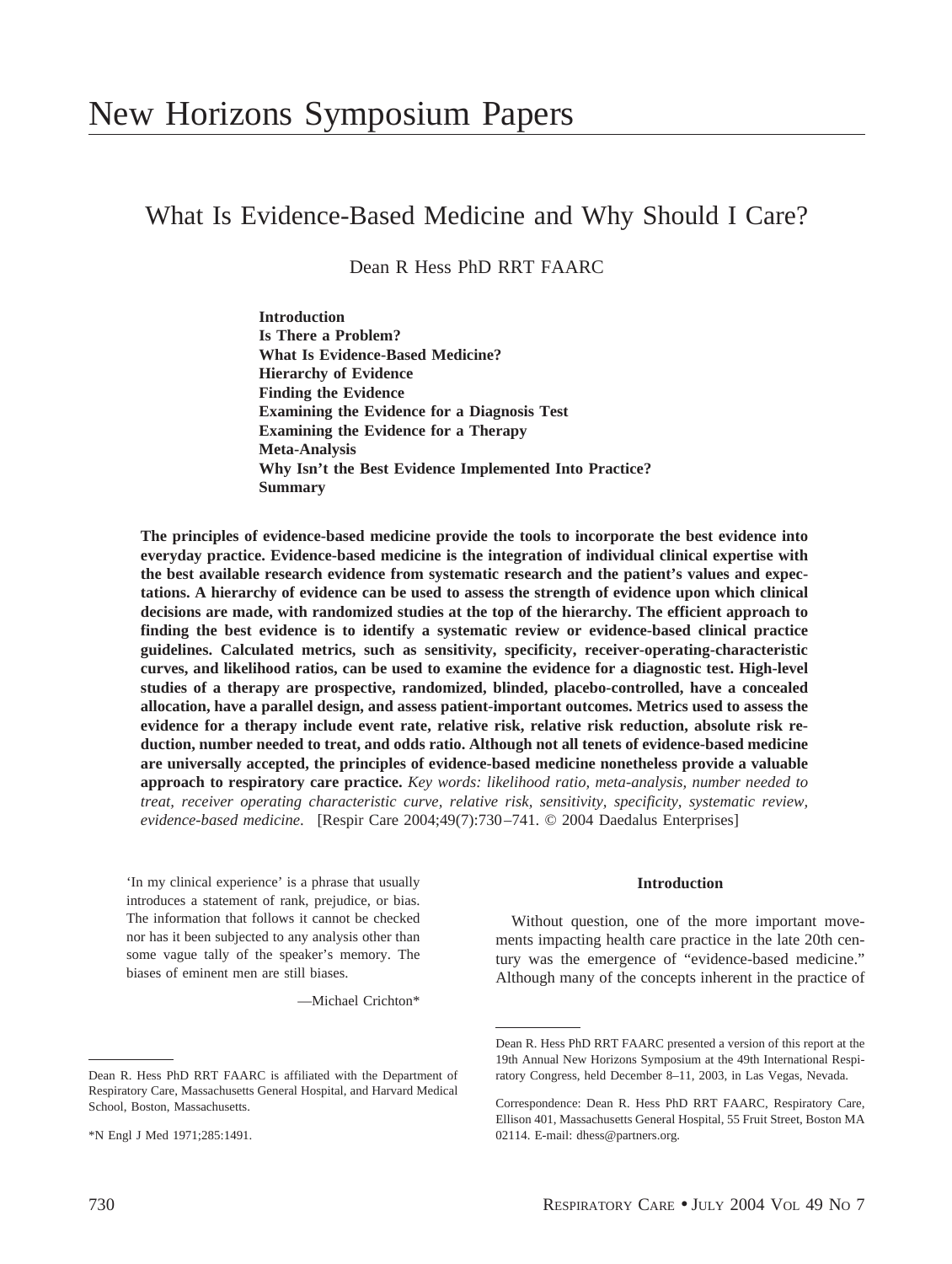evidence-based medicine have been used for decades, the emergence of evidence-based medicine as a systematic, distinct entity is traced to an article published in the *Journal of the American Medical Association* in 1992.1 From 1993 to 2000, 25 "Users Guides to the Medical Literature" were published and became the major force directing the evolution of evidence-based medicine.<sup>2-31</sup> In the early 21st century evidence-based medicine has permeated all parts of health care practice, including respiratory care.

### **Is There a Problem?**

Respiratory care practice demands evidence for the accuracy of diagnostic tests. We also need evidence of efficacy and safety of the treatments that we apply. The traditional sources of this evidence are inadequate. Textbooks are outdated, information from experts is inadequate, lectures are ineffective, and professional journals are overwhelming. A paradox exists between our clinical assessment skills, which increase over time, and our knowledge, which decreases over time. We are often too busy with our professional and personal lives to read the exponentially increasing volumes of published research. The principles of evidence-based medicine provide the tools to incorporate the best evidence into everyday practice.

A recent study of arthroscopic knee surgery illustrates the need for evidence-based medicine. In the United States, 650,000 cases/y of osteoarthritis of the knee are treated with arthroscopic lavage or debridement, at a cost of about \$5,000 each. Moseley et al<sup>32</sup> randomized 180 patients to lavage, debridement, or placebo surgery. Perhaps to the surprise of many, outcomes after surgery were no different than outcomes after the placebo procedure. This demonstrates the need for high-quality studies to establish the evidence for medical practice. Many physicians and patients are convinced of the benefit of that surgery, but without high-level evidence in support of that belief. In fact, prior to the Moseley et al study some might have argued that arthroscopic lavage or debridement for treatment of osteoarthritis of the knee was the standard of care and thus it would be unethical to subject patients to a placebo-controlled study. However, one might ask whether it is more unethical to do a study that deprives the patient of the conventional therapy or to subject the patient to an unproven therapy?

Lung-volume-reduction surgery is an example relevant to respiratory care practice. This surgery was proposed as a palliative treatment for severe emphysema, and several small trials suggested benefit.<sup>33-40</sup> A prospective, controlled trial of 1,218 patients with severe emphysema randomized patients to either undergo lung-volume-reduction surgery or to receive continued medical treatment.<sup>41</sup> Lungvolume-reduction surgery increased the likelihood of improved exercise capacity but did not confer a survival advantage over medical therapy—except in the subgroup who had both predominantly upper-lobe emphysema and low baseline exercise capacity. Moreover, the subgroup that had non-upper-lobe emphysema and high baseline exercise capacity had higher mortality and negligible functional gain. This is an example of a therapy for which there was much enthusiasm but little evidence in the late 20th century. A properly conducted study showed that there was no benefit expect for a subgroup of patients, and, equally important, there was harm to another subgroup.

### **What Is Evidence-Based Medicine?**

Evidence-based medicine is the integration of individual clinical expertise with the best available evidence from systematic research, as well as patient's values and expectations.42,43 The best evidence is not static but, rather, changes when better evidence becomes available.

Evidence-based medicine does not devalue clinical skills and clinical judgment. To the contrary, evidence-based medicine demands a high level of clinical skill and judgment. The practice of evidence-based medicine requires us to apply the evidence to the right patient, at the right time, in the right place, at the right dose, and using the right resources. We need to recognize the correct patient diagnosis before applying the evidence to the care of the patient. Use of the ARDS (acute respiratory distress syndrome) Network ventilation strategy<sup>44</sup> may be inappropriate with patients who have chronic obstructive pulmonary disease (COPD) or neuromuscular disease. As a matter of fact, those patient groups were excluded from enrollment in the ARDS Network study. Evidence-based guidelines for COPD are also available,<sup>45</sup> but these may not be relevant to patients with asthma or cystic fibrosis.

Research evidence comes from clinical research with intact patients. Animal studies do not trump patient studies. That is not to say that animal studies are not important to test proof-of-concept or to explore physiologic mechanisms. However, care must always be taken when extrapolating animal studies to patient care. The findings of properly conducted studies in a relevant patient population should never be discarded in favor of the findings from an animal study. No number of animal studies can outweigh the findings of even a single well-done human study. Animal studies and bench models can support human studies, but they cannot invalidate the results of well-done clinical studies.

Research evidence has a short doubling time—perhaps 10 years or less. Thus it can be a challenge for clinicians to stay abreast of the newest research findings. The evolving research evidence replaces currently accepted diagnostic tests and treatments with new ones that are more powerful, more accurate, more efficacious, and safer.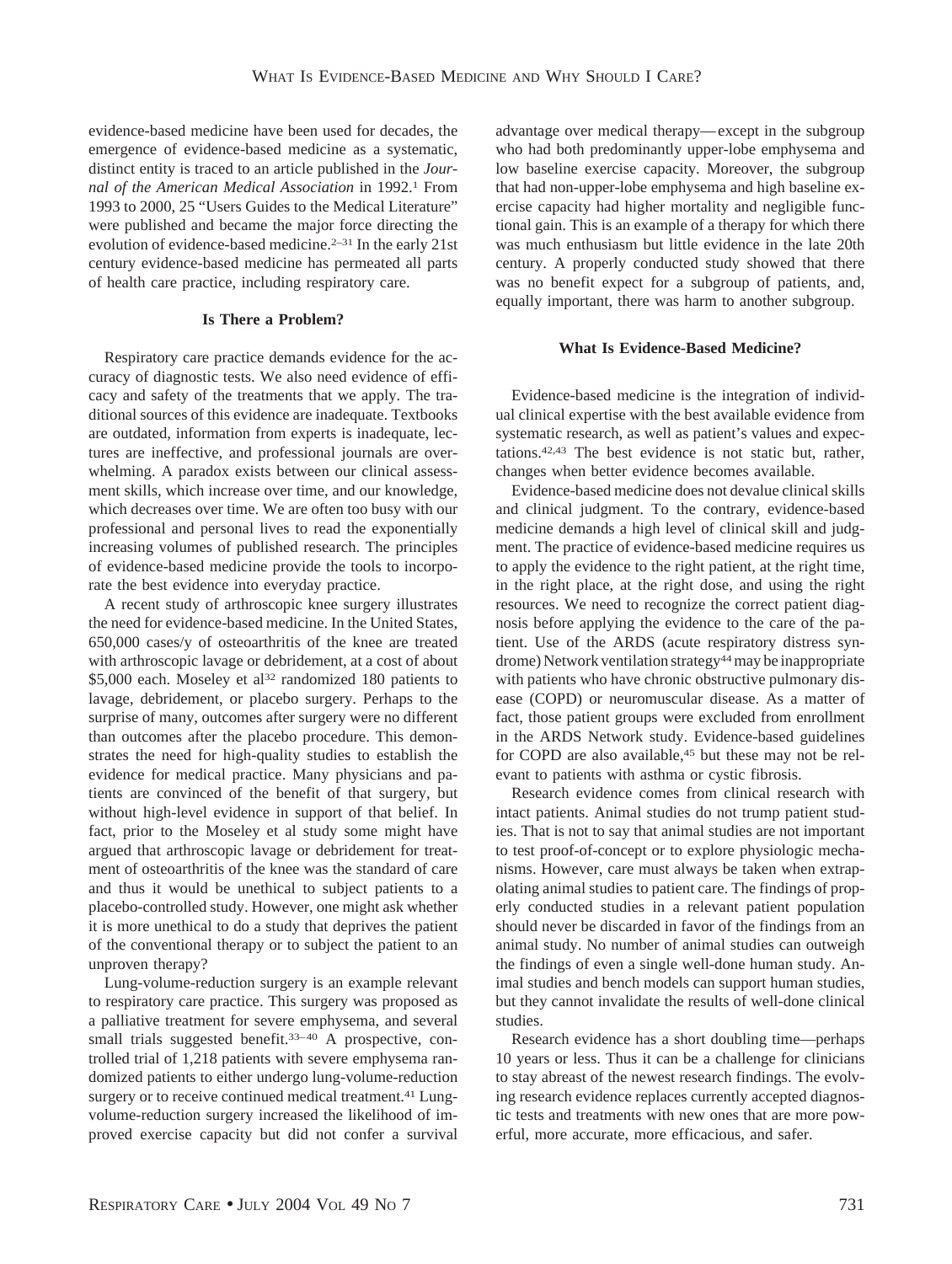Patient values and expectations are an important part of evidence-based medicine. For example, there is a compelling body of high-level research evidence supporting the use of noninvasive positive-pressure ventilation (NPPV) for COPD exacerbation, in which NPPV decreases the risk of intubation and affords a survival benefit.46,47 However, the patient suffering COPD exacerbation may choose not to accept NPPV. Some patients may elect intubation or tracheostomy instead of NPPV, and others may elect not to receive positive-pressure ventilation at all. Another example relates to the choice of aerosol delivery device. There is compelling evidence that outcomes are similar with nebulizer or metered-dose inhaler with valved holding chamber.48 However, the patient may reject the metered-dose inhaler in favor of the nebulizer. Although that may contradict the clinician's bias, the patient's choice should be respected; moreover, the nebulizer may result in better compliance if it better meets patient expectations.

Evidence-based medicine is not "cookbook" medicine or "cost-cutting" medicine. The best evidence needs extrapolation to the patient's unique pathophysiology and values. With evidence-based medicine, costs may increase, decrease, or remain unchanged.

# **Hierarchy of Evidence**

It has been suggested that a hierarchy of evidence can be used to assess the strength of evidence upon which clinical decisions are based (Table 1).<sup>42,49</sup> The hierarchy implies a clear course of action when addressing a clinical problem. Clinicians should seek the highest available evidence from this hierarchy. Note that evidence always exists but it may be weak. The strongest available evidence may be the unsystematic observations of a single clinician or a generalization from physiologic studies (eg, animal studies or bench studies). Nonetheless, there is always evidence.

Randomization is an important attribute of higher-level evidence. The highest evidence level is an "*n-*of-1" randomized, controlled trial, in which a patient undergoes pairs of treatment periods in which he or she receives a target treatment in one period of each pair and a placebo or alternative in the other.50–54 The order of the target and control treatment periods is randomized and quantitative ratings are made for each treatment. The *n*-of-1 randomized, controlled trial continues until both the patient and clinician conclude that there is or is not benefit from the intervention. For example, imagine that a decision is made to try positive expiratory pressure therapy with a cystic fibrosis patient. The clinician and patient agree that a clinically useful outcome measure is sputum production. A 12-week trial is designed. For the first week the only sputum clearance technique is huff coughing. For the second week the patient uses huff coughing plus a positive expi-

| Table 1. |  | Hierarchy of Evidence |
|----------|--|-----------------------|
|----------|--|-----------------------|

| Strength of Evidence | Type of Evidence                               |  |
|----------------------|------------------------------------------------|--|
| Strongest            | $n$ -of-1 randomized trials                    |  |
|                      | Meta-analysis of randomized trials             |  |
|                      | Randomized controlled trials                   |  |
| Intermediate         | Systematic reviews of observational<br>studies |  |
|                      | Observational studies                          |  |
|                      | Physiologic studies                            |  |
| Weakest              | Unsystematic clinical observations             |  |

ratory pressure device (using the technique described by the device manufacturer). In the third week the positive expiratory pressure device is used, but the pressure is set at such a low level that it is probably sub-therapeutic (ie, sham therapy). The patient is naive to the therapy and does not know whether the device should be used with or without the high-pressure setting. The order of treatments is randomized (the patient flips a coin) and the sequence is repeated 4 times. Each day the sputum produced during the therapy session is weighed. A diary is kept in which events such as chest infections are logged. At the end of 12 weeks the results are analyzed (this may include statistical analysis), reviewed together by the clinician and patient, and a collaborative decision is made regarding the benefit of the therapy. In this manner an objective decision is made regarding the benefits of the therapy for this individual patient.

There are some therapies for which there has not been a randomized trial and one might argue that a randomized trial is either unethical or unnecessary. For example, it is unlikely that a randomized trial will ever be conducted to study the survival benefit of mechanical ventilation in patients with apnea, transfusion for massive blood loss, or antibiotics for bacterial pneumonia.

In respiratory care some therapies are unproven. In other words, the evidence to support their use is weak. Because a therapy is unproven does not mean that it is wrong, but it also does not mean that is right. There is also the issue of the role, if any, for rescue therapy. Rescue therapy is use of an unproven therapy for a patient who, in the clinical opinion of those providing care, is failing conventional therapy. If the patient improves, that improvement is attributed to the new therapy. Although the majority of patients who receive the rescue therapy do not survive, the survival of the few is attributed to the rescue therapy, which is a most curious reasoning. One might argue that the rescue therapy is ineffective because the majority of patients who receive it do *not* survive (perhaps those with a high likelihood of a good outcome survive in spite of the rescue therapy rather than because of it!). Of concern is that *rescue therapy* is often also *expensive therapy*.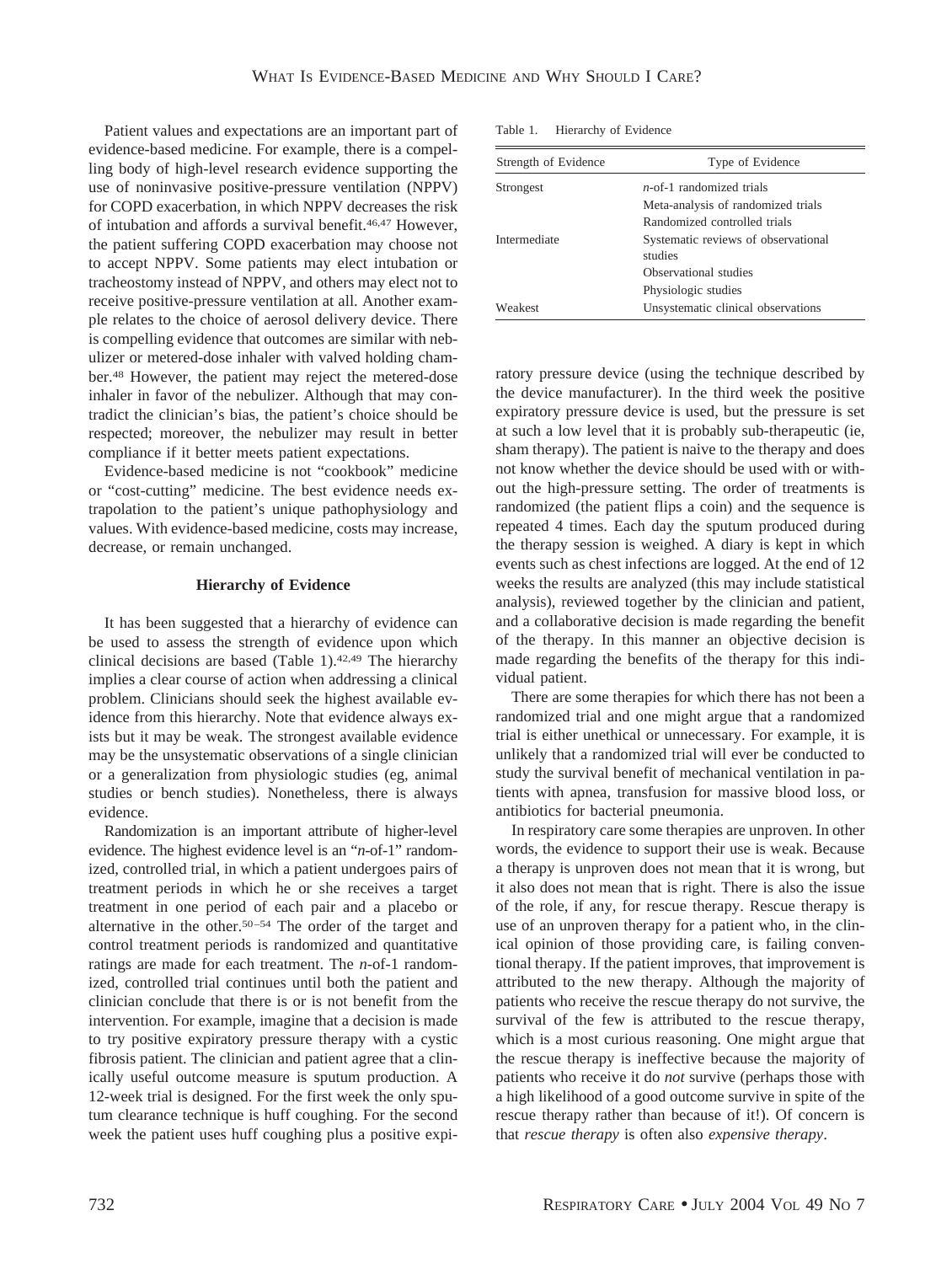| Citations |
|-----------|
| 2,540     |
| 526       |
| 1,216     |
| 65        |
| 1,981     |
|           |
| 4,530     |
| 610       |
| 134       |
|           |

Table 2. Results of a PubMed Search Limited to the Dates of 1/1/2000 to 9/1/2003, Human Studies, and English Language\*

\*It is difficult for any one person to read all of this literature and assess its validity.

#### **Finding the Evidence**

There are many sources of evidence. Textbooks are ineffective sources of evidence because the information they contain is often outdated. That is not to say that textbooks are not useful. In fact, they are useful as a source of background information on anatomy, physiology, and pharmacology. A textbook is a good source for students to find large amounts of factual information. However, textbooks generally are not good sources of best evidence. A PubMed search (http://www.pubmed.gov) is an inefficient method of finding the best evidence, because it usually returns an overwhelming amount of information (Table 2). A comprehensive PubMed search for purposes of identifying the best evidence is overwhelming. Few individuals will have the time to read all of the reports identified in a PubMed search, assess the validity of the evidence, and develop strategies to incorporate it into everyday practice.

The efficient approach to finding the best evidence is to identify a systematic review or evidence-based clinical practice guidelines.55 A systematic review is a summary of the literature that (1) uses explicit methods, (2) is based on a thorough literature search, (3) performs a critical appraisal of individual studies, and (4) uses statistical techniques to combine data from valid studies (meta-analysis).56 In a systematic review the primary evidence is rigorously identified and appraised. Unlike the traditional narrative review, a systematic review uses explicit methods. In the traditional narrative review the author's bias is stated and supported with a reference (or sometimes a lot of references). A systematic review critically assesses all of the evidence and then bases the review on the strength of that evidence. Systematic reviews have recently become available for the topics of aerosol-delivery-device selection,<sup>48</sup> managing COPD exacerbations,<sup>45</sup> incentive spirometry,57 airway clearance techniques,58 and patient selection for noninvasive positive-pressure ventilation.46,47,59

| Grading Schemes Used in Clinical Practice Guidelines<br>Table 3. |
|------------------------------------------------------------------|
|------------------------------------------------------------------|

|                               | American Association for Respiratory Care grading scheme for          |
|-------------------------------|-----------------------------------------------------------------------|
|                               | evidence-based clinical practice guidelines <sup>61</sup>             |
|                               | Level 1: Randomized controlled trial with statistically significant   |
|                               | results                                                               |
|                               | Level 2: Randomized controlled trial with substantial threats to      |
|                               | validity (eg, small sample size, inappropriate blinding,              |
|                               | weak methodology)                                                     |
|                               | Level 3: Observational study with a concurrent control group          |
|                               | Level 4: Observational study with a historical control group          |
|                               | Level 5: Bench study, animal study, case series                       |
|                               | Centre for Evidence-Based Medicine (Oxford, United Kingdom)           |
| evidence levels <sup>62</sup> |                                                                       |
|                               | Level 1a: Systematic review with homogeneity of randomized            |
|                               | controlled trials                                                     |
|                               | Level 1b: Individual randomized controlled trial with narrow          |
|                               | confidence interval                                                   |
|                               | Level 1c: Case series where all patients died before the therapy      |
|                               | became available, but some now survive with it; or when               |
|                               | some patients died before the therapy became available,               |
|                               | but none now die with it                                              |
|                               | Level 2a: Systematic review with homogeneity of cohort studies        |
|                               | Level 2b: Individual cohort study (including low-quality              |
|                               | randomized controlled trials)                                         |
|                               | Level 2c: Audit or outcomes research                                  |
|                               | Level 3a: Systematic review with homogeneity of case-control          |
|                               | studies                                                               |
|                               | Level 3b: Individual case-control study                               |
|                               | Level 4: Case series and poor-quality cohort and case-control         |
|                               | studies                                                               |
|                               | Level 5: Expert opinion without explicit critical appraisal, or based |
|                               | on physiology or bench research                                       |

Increasingly, evidence-based clinical practice guidelines are becoming available. Creating an evidence-based guideline requires asking relevant questions, systematically searching the literature, using explicit methodology, grading the evidence, making recommendations, and grading the recommendations based on the strength of the evidence.60 Table 3 describes 2 examples of recommendation-grading schemes.61,62 The recommendations must be supported by evidence, and the evidence level must be unambiguous and defensible. If evidence-based guidelines are to be useful, they must be valid. Following are criteria for valid evidence-based guidelines: 42,43

- Are the recommendations based on a comprehensive review of the literature?
- Is there a systematic review of the literature that is linked to each recommendation?
- Do the recommendations consider all appropriate patient groups?
- Is the strength of each recommendation graded?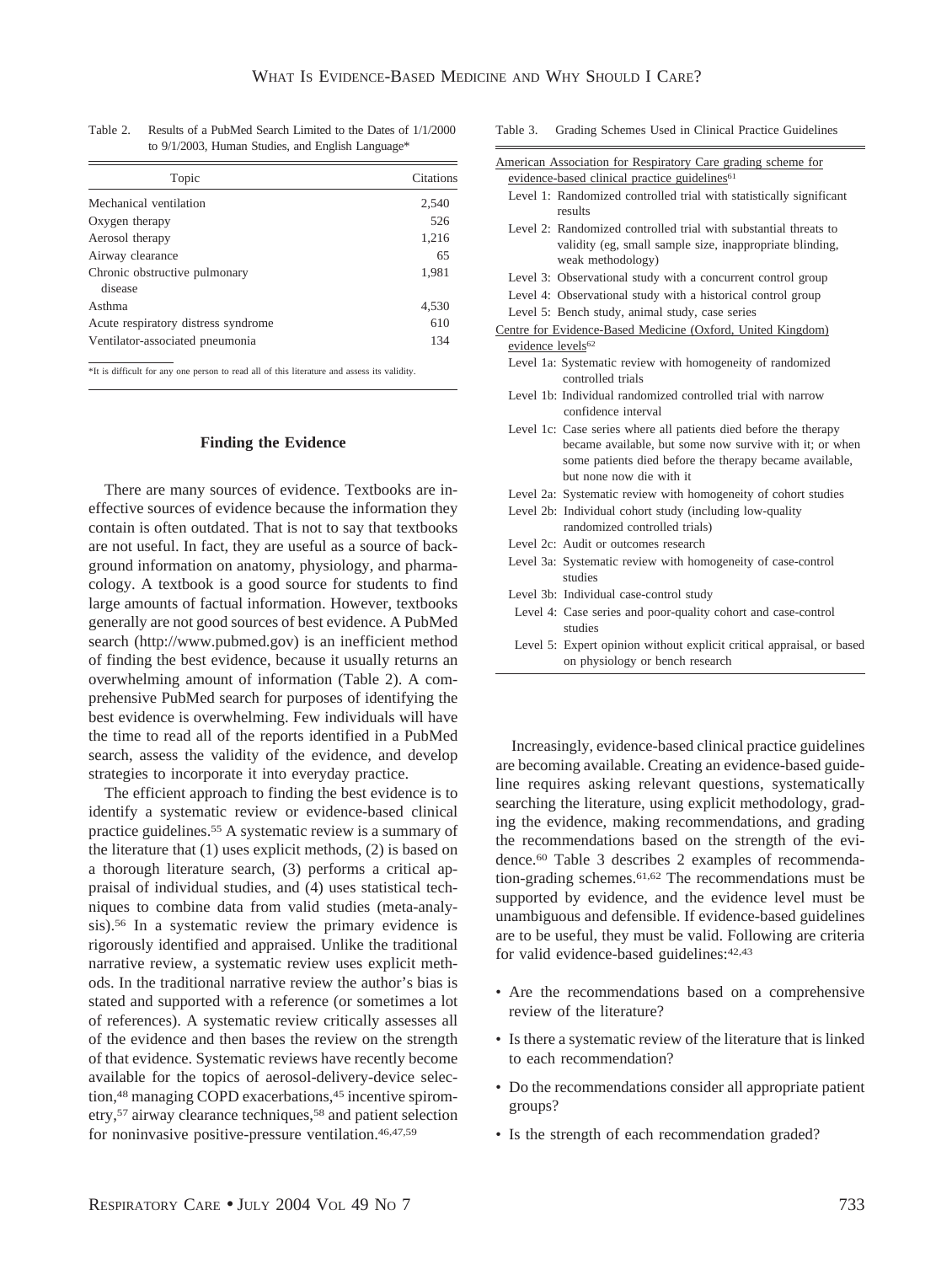| Reference Standard |          |          |          |
|--------------------|----------|----------|----------|
|                    |          | Positive | Negative |
| Test Result        | Positive |          |          |
|                    | Negative |          |          |

True positive  $= a$ True negative  $= d$ False positive  $= b$ False negative =  $c$ Sensitivity =  $a/(a + c)$ Specificity =  $d/(b + d)$ Likelihood ratio for positive test (LR+) = sensitivity/(1 - specificity) Likelihood ratio for negative test  $(LR-) = (1 -$  sensitivity)/specificity Positive predictive value (PPV) =  $a/(a + b)$ Negative predictive value (NPV) =  $d/(c + d)$ 

Diagnostic accuracy =  $(a + d)/(a + b + c + d)$ 

#### **Converting Between Probability and Odds**

Pre-test odds =  $pre$ -test probability/(1 –  $pre$ -test probability) Post-test odds = pre-test odds  $\times$  likelihood ratio Post-test probability = post-test odds/(post-test odds + 1)

Example: Comparison of the results of a diagnostic test  $(f/\sqrt{t})$  with the results of a reference standard (successful weaning), assuming that  $f/V_T < 100$ indicates weanability.

|      |       | <b>Weaning Trial</b> |              |
|------|-------|----------------------|--------------|
|      |       | Successful           | Unsuccessful |
|      | < 100 |                      |              |
| t/V۱ | ിറ്റ  |                      |              |

True positive  $= 32$ False positive =  $12$ 

Sensitivity =  $32/(32+1) = 97%$ 

Specificity =  $19/(12+19) = 61%$ Likelihood ratio for positive test (LR+) =  $0.97/(1 - 0.61) = 2.49$ Likelihood ratio for negative test (LR-) =  $(1 - 0.97)/0.61 = 0.05$ Positive predictive value (PPV) =  $32/(32 + 12) = 0.73$ Negative predictive value (NPV) =  $19/(1 + 19) = 0.95$ 

Diagnostic accuracy =  $51/64 = 0.80$ 

Fig. 1. Statistical tests commonly used to assess a diagnostic test.  $f/V_T$  = ratio of respiratory frequency to tidal volume (rapid shallow breathing index). (Data adapted from References 66 and 67.)

True negative =  $19$ 

False negative  $= 1$ 

Recent evidence-based clinical practice guidelines address discontinuation of mechanical ventilation,<sup>63</sup> care of the ventilator circuit and its relation to ventilator-associated pneumonia,<sup>61</sup> sedation,<sup>64</sup> and neuromuscular blockade65 of mechanically ventilated patients.

Several sources can be searched for evidence-based systematic reviews and clinical practice guidelines. PubMed can be searched with the term "meta-analysis" or "practice guideline." OVID can be searched using the databases "Clinical Evidence," "EBM Reviews - ACP Journal Club," "EBM Reviews - Cochrane Central Register of Controlled Trials," "EBM Reviews - Cochrane Database of Systematic Reviews," "EBM Reviews - Database of Abstracts of Reviews of Effects," and "EBM Reviews Full Text - Cochrane DSR, ACP Journal Club, and DARE."

OVID is a relatively expensive subscription database and is available in many medical libraries. The Cochrane Database is a rich source of systematic reviews, including many related to respiratory care. Abstracts in the Cochrane Database can be searched free of charge (http://www. cochrane.org/reviews/index.htm). Systematic reviews and guidelines may be outdated and should be supplemented by subsequent randomized, controlled trials.

### **Examining the Evidence for a Diagnostic Test**

In respiratory care, diagnostic tests are commonly used to make clinical decisions. Using the tools of evidencebased medicine, metrics are calculated, such as sensitivity, specificity, receiver operating characteristic curves, and likelihood ratios (Fig.  $1$ ),<sup>42</sup> which are defined as follows: *Sensitivity*: the proportion of patients who have the dis-

order and are correctly identified by the test *Specificity*: the proportion of patients who are free of the

disorder and are correctly identified by the test

*Likelihood ratio*: the relative likelihood that a diagnostic test would be expected in a patient with a disorder of interest (as opposed to one without):

- A likelihood ratio of 1 indicates that the post-test probability is exactly the same as the pre-test probability. Thus, a diagnostic test with an LR of 1 is not helpful.
- A likelihood ratio  $>1$  increases the probability that the target condition is present, and a likelihood ratio  $\leq 1$ decreases the probability that the target condition is present.
- A likelihood ratio  $>10$  or  $< 0.1$  generates large and conclusive changes in the probability of a given diagnosis.
- A likelihood ratio in the range of 5 to 10 or 0.1 to 0.2 generates a moderate and usually useful shift in pre-test to post-test probability.
- A likelihood ratio in the range of 2 to 5 or 0.5 to 0.2 generates a small but sometimes important change in pre-test probability.
- A likelihood ratio in the range of 1 to 2 or 0.5 to 1.0 alters the probability of a given condition to a small and rarely important degree.

*Receiver operating characteristic curve*: a type of figure that shows the power of a diagnostic test. It plots the true-positive rate (sensitivity) on the vertical axis and the false-positive rate (1-specificity) on the horizontal axis, for different cut-points, thus dividing a positive from a negative test. For a perfect test the area under the curve is 1.0. For a test that performs no better than chance, the area under the curve is 0.5.

The rapid-shallow breathing index (RSBI, which is the ratio of respiratory frequency to tidal volume  $[f/V_T]$ ) can illustrate the use of these statistical metrics (see Fig. 1).<sup>66</sup> From the data originally published by Yang and Tobin,<sup>67</sup> it can be seen that the likelihood ratio for a positive test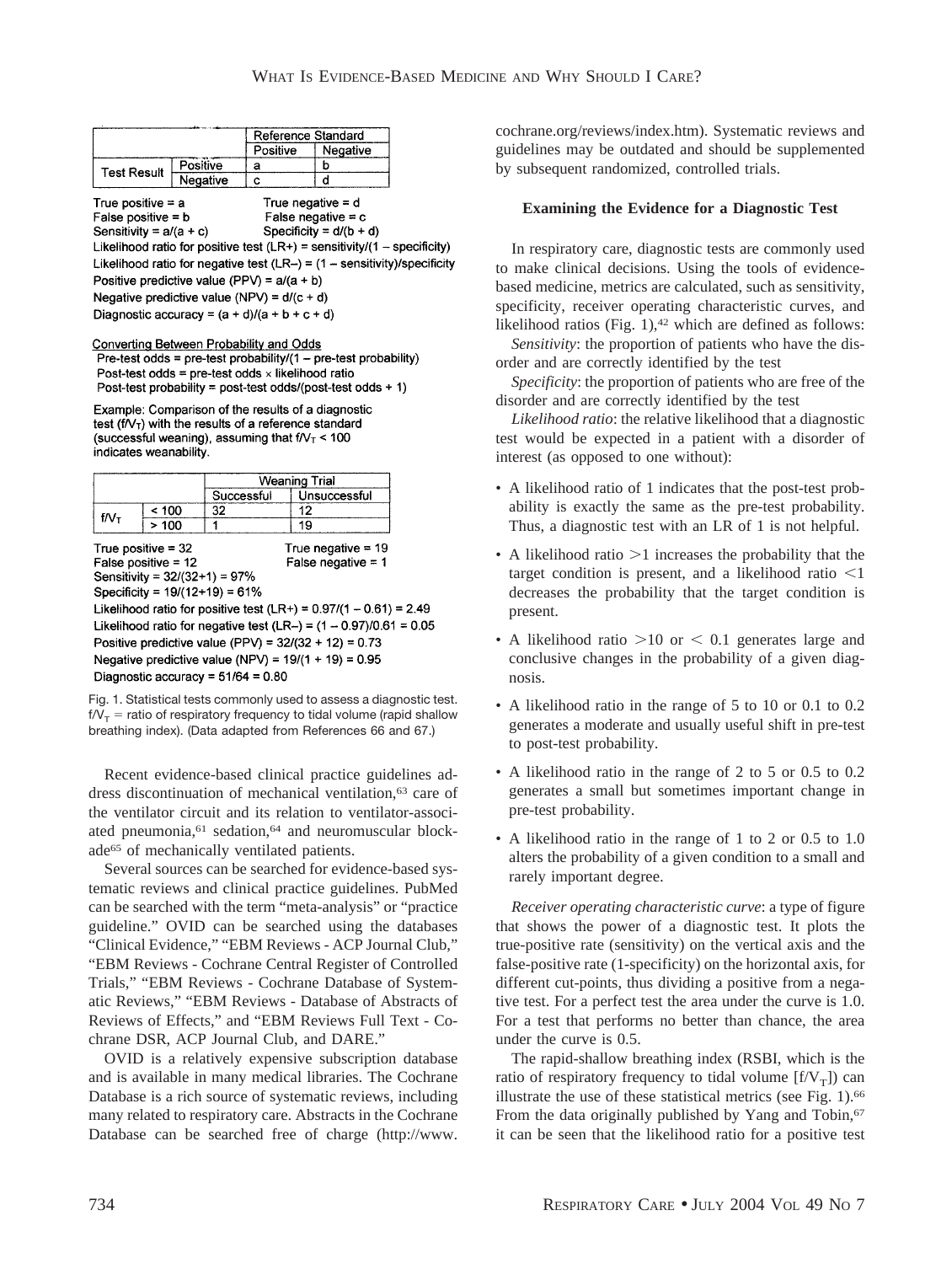

Fig. 2. Use of a nomogram to determine post-test probability from pre-test probability and likelihood ratio. The solid lines represent the likelihood ratio from the report by Yang and Tobin.<sup>67</sup> The dashed line represents the likelihood ratio from the report by Meade et al.<sup>68</sup> A: Patient recovering from ARDS with 80% pre-test probability of weaning. B: Patient recovering from COPD with 20% pretest probability of weaning.  $f/V_T =$  ratio of respiratory frequency to tidal volume (rapid shallow breathing index).

indicating extubation readiness (ie,  $\text{RSBI} < 100$ ) is 2.49 and the likelihood ratio for a negative test (ie, RSBI  $>100$ ) is 0.05. A meta-analysis by Meade et al<sup>68</sup> suggests likelihood ratios of 1.58 for positive and 0.22 for negative predictions. Likelihood ratios of those magnitudes generate a small change in pre-test probability.



Fig. 3. Summary receiver operating characteristic curve for the ability of the rapid shallow breathing index (RSBI, which is the ratio of respiratory frequency to tidal volume) to predict successful extubation. The numbers in the figure represent the RSBI cut points from the various studies. (Adapted from Reference 68.)

A nomogram can be used to derive post-test probabilities from the pre-test probability and the likelihood ratio.<sup>69</sup> Imagine a 25-year-old patient with resolving ARDS following multiple trauma. In your experience 80% of similar patients extubate successfully following resolution of the ARDS (ie, the pre-test probability of successful extubation is 80%). Suppose that the patient's RSBI is 85 (breaths/min)/L (test positive for extubation). As shown in Figure 2, using the likelihood ratio from either Yang and Tobin<sup>67</sup> or Meade et al<sup>68</sup> produces a post-test probability of successful extubation that differs little from the pre-test probability. However, if the RSBI is 120 (breaths/min)/L (test negative for extubation), the post-test probability of successful extubation does change—particularly with the likelihood ratio from Yang and Tobin.<sup>67</sup>

Imagine a 75-year-old patient with resolving COPD exacerbation. In your experience only 20% of similar patients extubate successfully following resolution of the COPD exacerbation (ie, pre-test probability of successful extubation is 20%). Suppose the patient's RSBI is 85 (breaths/min)/L. As shown in Figure 2, the likelihood ratio with either Yang and Tobin<sup>67</sup> or Meade et al68 produces a post-test probability of successful extubation that increases the pre-test probability, but not by a lot. However, if the RSBI is 120 (breaths/min)/L the post-test probability of successful extubation is extremely low, particularly with the likelihood ratio from Yang and Tobin.<sup>67</sup>

The previous examples not only illustrate how the tools of evidence-based medicine can be applied to a diagnostic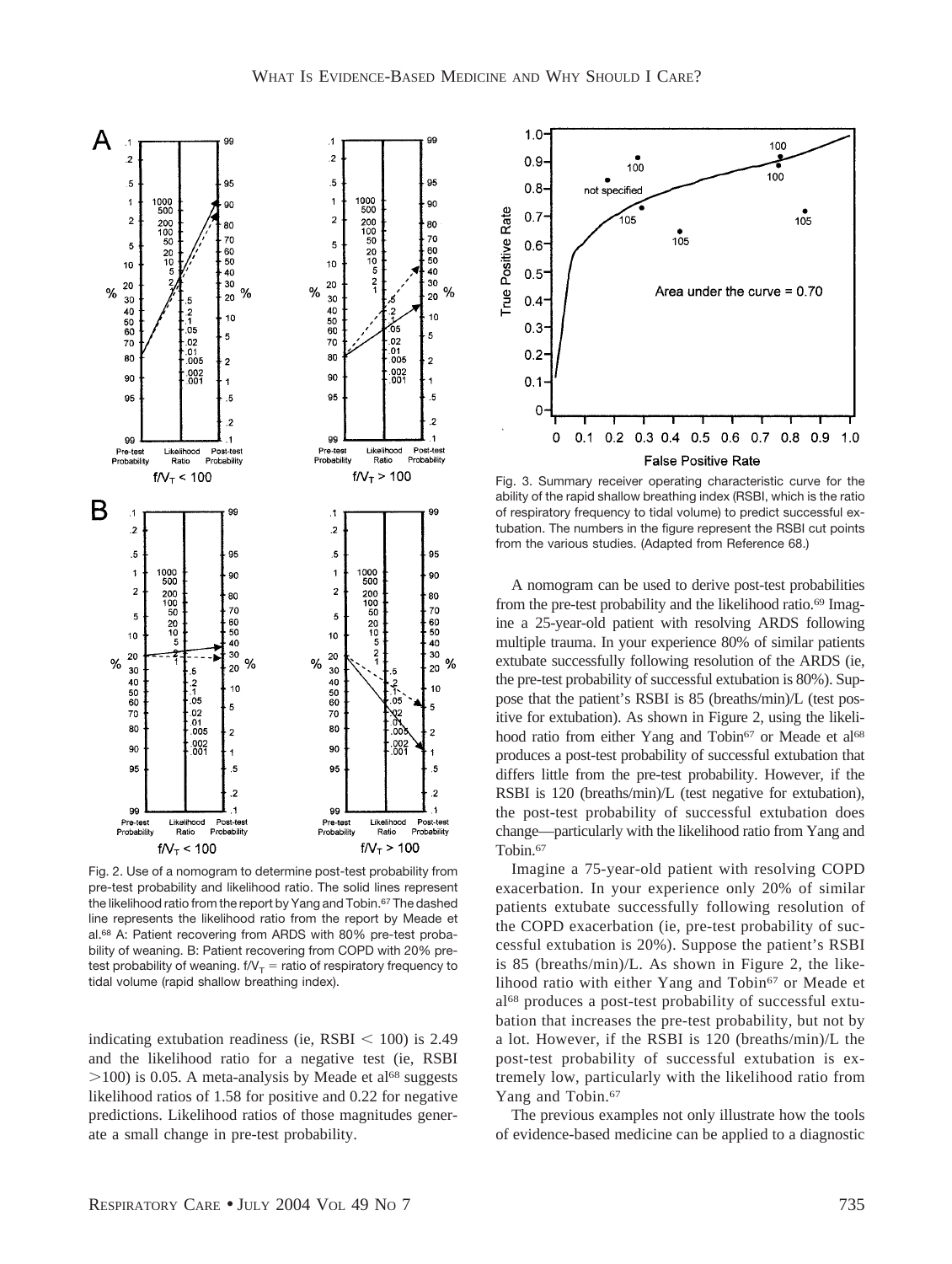test but also that the diagnostic tests that have come into common use (eg, RSBI) may marginally affect post-test probability and thus clinical decision-making. This can also be illustrated with the receiver operating characteristic curve (Fig. 3). The modest area under the curve (0.70) indicates that the RSBI has no more than modest accuracy for predicting extubation readiness.<sup>68</sup>

### **Examining the Evidence for a Therapy**

Increasingly, studies are being published related to respiratory therapy. It is important to assess the validity of such studies. High-level studies are prospective, randomized, blinded, placebo-controlled, concealed allocation, parallel design, and assess patient-important outcomes.42

*Prospective study*: prospective investigation of the factors that might cause a disorder in which a cohort of individuals who do not have evidence of the outcome of interest but who have been exposed to the putative cause are compared with a concurrent cohort who are also free of the outcome but have not been exposed to the putative cause. Both cohorts are then followed to compare the incidence of the outcome of interest.

*Randomization*: random allocation of individuals to study groups, usually done with the aid of a table of random numbers. This differs from systematic allocation (eg, even and odd days of the month) or allocation at the convenience or discretion of the investigator.

*Blind* (or *blinded* or *masked*): The research participant of interest (the patient, the clinician, the person monitoring outcomes, the assessor of outcomes, the data analyst, and/or and the person who writes the report) is unaware of whether the patient has been assigned to the experimental group or control group.

*Placebo*: intervention without biologically active attributes

*Concealment*: Randomization is concealed if the person who is making the decision about enrolling a patient is unaware of whether the next patient enrolled will be entered in the treatment or control group.

*Parallel design*: Subjects are randomly assigned to the treatment or control group, an intervention is applied, and the outcome is identified for each subject. This is different than a cross-over study, in which subjects receive both the treatment and the control intervention.

Depending on the type of study, some of the latter research principles cannot be applied. For example, blinding is not possible with studies of aerosol-delivery devices. Placebo-controlled studies of noninvasive ventilation are difficult to implement.

When assessing a therapy, it is important to evaluate a patient-important outcome. Clinicians are often interested in physiologic outcomes such as arterial blood gas values. Patients, on the other hand, are more interested in out-

|           |         | Outcome |        |
|-----------|---------|---------|--------|
|           |         | Present | Absent |
| Treatment | Present |         |        |
|           | Absent  |         |        |

Experimental event rate (EER) =  $a/(a + b)$ Relative risk (RR) = EER/CER =  $[a/(a + b)]/[c/(c + d)]$ Relative risk reduction (RRR) =  $1 - RR$ 

Absolute risk reduction (ARR) =  $c/(c + d) - a/(a + b)$ Number needed to treat (NNT) =  $1/ARR$ Odds ratio (OR) =  $(a \times d)/(c \times b)$ 

| Example: The results of the ARDS Network study. <sup>44</sup> |  |
|---------------------------------------------------------------|--|
|---------------------------------------------------------------|--|

|           | Outcome           |         |          |
|-----------|-------------------|---------|----------|
|           |                   | Dead at | Alive at |
|           |                   | 28 d    | 28 d     |
| Treatment | $V_T$ of 6 mL/kg  | 134     | 298      |
|           | $V_T$ of 12 mL/kg | 171     | 259      |

Control-group (12 mL/kg) mortality = 171/(171 + 259) = 0.398 Experimental-group (6 mL/kg) mortality =  $134/(134 + 298) = 0.31$ Relative risk (RR) = 0.31/0.398 = 0.787 Relative risk reduction =  $1 - 0.787 = 0.213(21.3%)$ Absolute risk reduction =  $0.398 - 0.31 = 0.088$  (8.8%) Number needed to treat =  $1/0.088 = 11$ Odds ratio =  $(134 \times 259)/(171 \times 298) = 0.68$ 

Fig. 4. Statistical tests commonly used to assess a therapy.

comes such as survival. There are situations in which an improvement in a physiologic variable such as  $P_{aO_2}$  does not correlate with patient-important outcomes. For ARDS patients inhaled nitric oxide improves  $P_{aO_2}$  but not mortality.<sup>70</sup> Mask CPAP improves  $P_{aO_2}$  but not intubation rate or mortality.71 For ARDS patients prone positioning improves  $P_{aO_2}$  but not mortality.<sup>72</sup> With ARDS patients higher  $V_T$  improves  $P_{aO_2}$  but mortality is lower with lower  $V_T$ .<sup>44</sup>

Using the tools of evidence-based medicine, metrics can be calculated, such as event rate, relative risk, relative risk reduction, absolute risk reduction, number needed to treat, and odds ratio (Figure 4), $42$  which are defined as follows:

*Event rate*: proportion of patients in a group in whom an event is observed. "Control event rate" and "experimental event rate" refer to the event rates in the control and experimental groups.

*Relative risk*: ratio of the risk of an event in the experimental group to the risk in the control group. A relative  $risk < 1$  indicates benefit from the intervention, a relative  $risk > 1$  indicates harm from the intervention, and a relative risk  $= 1$  means the intervention has no effect.

*Relative risk reduction*: estimate of the proportion of baseline risk that is removed by the therapy.

*Absolute risk reduction*: difference in the absolute risk (percentage or proportion of patients with an outcome) in the exposed (experimental event rate) versus the unexposed (control event rate).

*Number needed to treat*: number of patients who need to be treated to prevent one bad outcome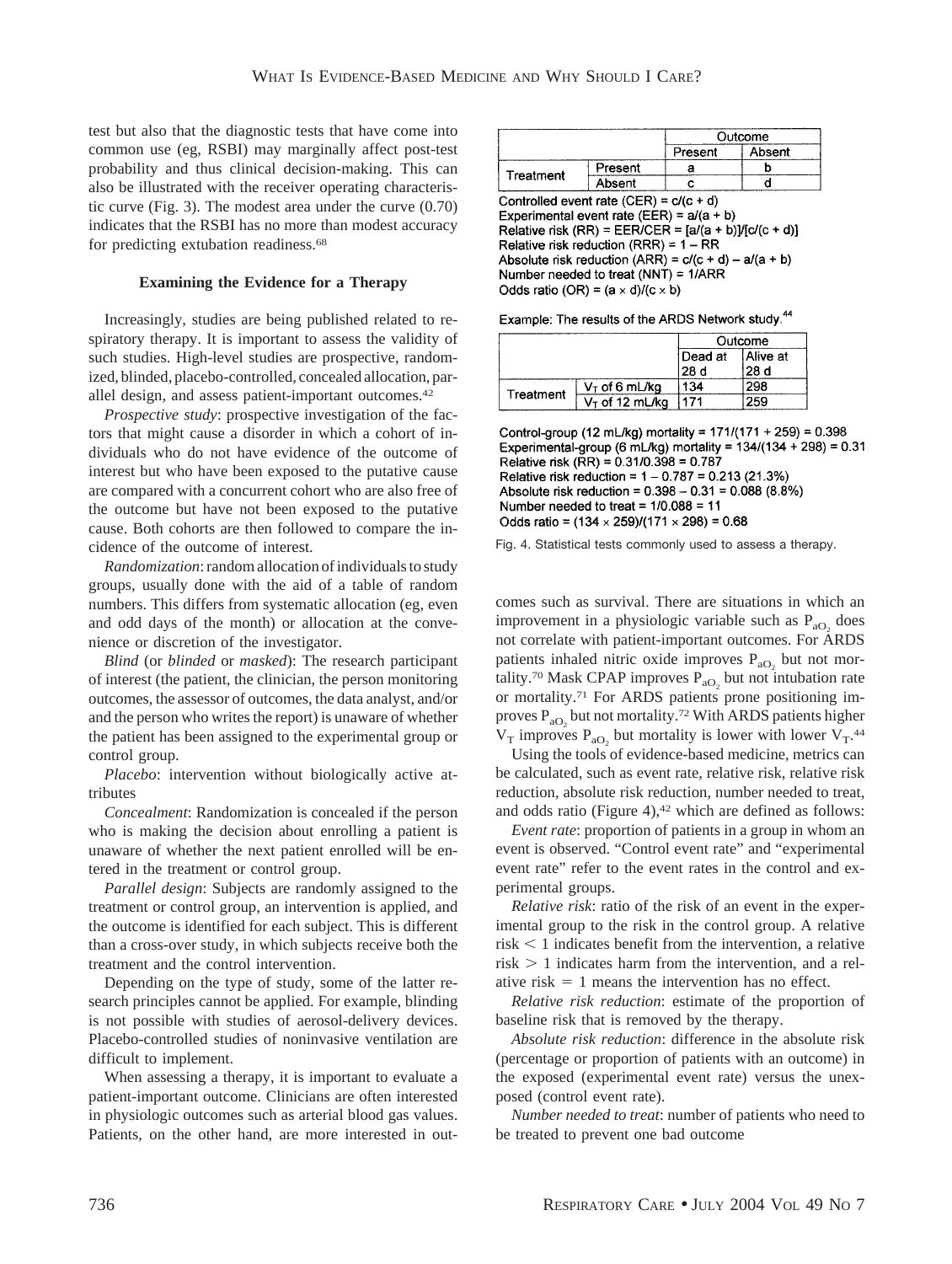*Odds ratio*: ratio of the odds of an event in an exposed group to the odds of the same event in a group that is not exposed

Another important statistic used in evidence-based medicine is the confidence interval, which is defined as the range of values within which it is probable that the true value lies for the whole population of patients from whom the study patients were selected. The confidence interval is affected by sample size and effect size (ie, the difference in outcomes between the intervention and control groups divided by some measure of variability, typically the standard deviation). The confidence interval draws attention to the importance of sample size. A larger sample size narrows the range of the confidence interval, increasing the precision of the study results. A larger sample size also decreases the risk of a type 2 (or beta) error, in which the study fails to detect a statistically significant difference between the treatment and control groups. High-level studies conduct a power analysis as part of the study design so that an appropriate sample size can be determined a priori.

The ARDS Network study provides an example.44 In that study 861 patients with ARDS or acute lung injury (ALI) were randomly assigned to be mechanically ventilated with a  $V_T$  of either 12 mL/kg or 6 mL/kg. The primary outcome was mortality. Figure 4 shows the relevant statistics. The mortality of the control group (12 mL/ kg) was 39.8% and the mortality of the treatment group (6 mL/kg) was 31%. The relative risk of mortality was lower in the treatment group (0.787), with a relative risk reduction of 0.213 compared to the control group. For mortality there was an absolute risk reduction of 8.8%, resulting in a number-needed-to-treat of 11 patients. In other words, for every 11 mechanically ventilated patients with ALI or ARDS who receive a  $V_T$  of 6 mL/kg (rather than 12 mL/ kg) 1 additional life will be saved.

### **Meta-Analysis**

Meta-analysis is a statistical analysis that combines the results of several independent studies.42 As with any study design, the question asked will influence the design and the method of meta-analysis. Since it is based on a literature review, the meta-analysis is observational rather than experimental in nature. The person conducting the metaanalysis has limited control over the availability of studies or the information reported in individual studies. The studies included in the meta-analysis should be comparable, but the degree of comparability is subjective and determined by the person conducting the meta-analysis. Included studies should be identified from a comprehensive review of the literature, and unpublished data should ideally be included to reduce the risk of publication bias. Clinical trials related to respiratory care are often expensive, and it may be difficult to recruit an adequate sample



Fig. 5. An example of a forest plot, as used to display metaanalysis results. Shown are the relative risk (RR) point estimates and 95% confidence intervals (CIs) from the individual studies and from the pooled meta-analysis (total). In this example the RR for ventilator-associated pneumonia is lower with less frequent ventilator circuit changes. (From Reference 61).

size to avoid a beta error. A meta-analysis uses statistical methods to combine the results of several studies into a single pooled metric. As seen in Table 1, a meta-analysis of randomized, controlled trials is a higher level of evidence than a single randomized, controlled trial. The results of a meta-analysis are often displayed as a "forest plot" (Fig. 5). Meta-analyses of various respiratory-carerelated topics have recently been published, including ventilator circuit change intervals,<sup>61</sup> lung-protective ventilation strategies,73 continuous aerosol bronchodilator administration,74 the therapeutic values of helium-oxygen mixture,<sup>75</sup> and high-frequency ventilation of neonates.<sup>76</sup>

## **Why Isn't the Best Evidence Implemented Into Practice?**

The tenets of evidence-based medicine are not universally accepted. Some clinicians do not accept a hierarchy of evidence, arguing instead that experiential evidence and evidence from physiologic trials is as important as, or perhaps even more important than, empirical evidence from well-done prospective randomized trials with humans.<sup>77,78</sup> It is often pointed out that high-level evidence does not exist for many respiratory care practices. However, that is no excuse for not implementing high-level evidence when it is available. Evidence-based medicine does not discredit the value of physiologic studies. Such studies are important to assess mechanisms of disease and to establish proof of principle. Studies lower on the hierarchy of evidence should not be ignored. However, physiologic studies should impact clinical practice less than the results of a well-done randomized, controlled trial.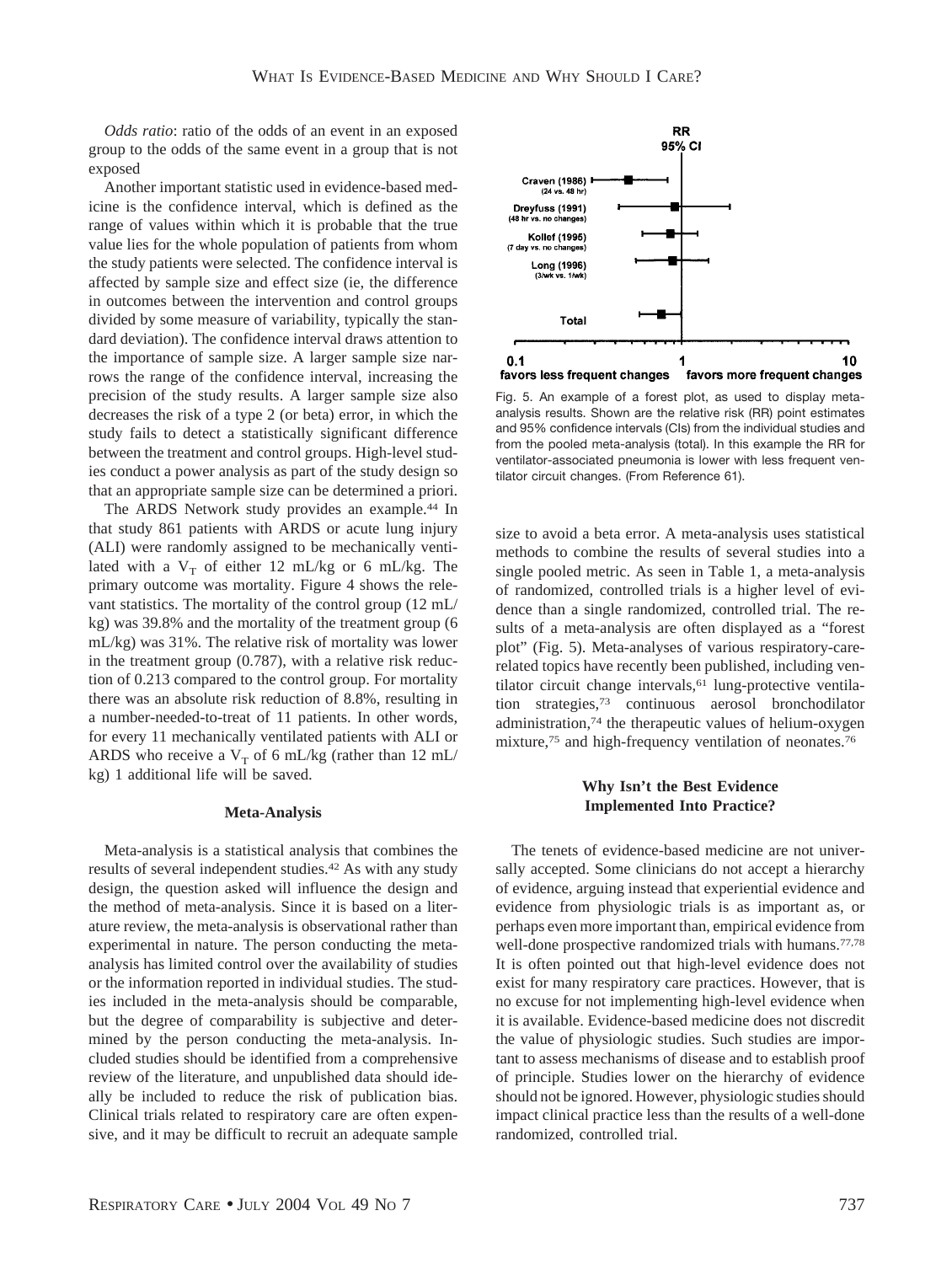The ARDS Network study<sup>44</sup> is a case in point. Despite the strength of the ARDS Network finding that mortality is lower with a  $V_T$  of 6 mL/kg than with 12 mL/kg, some well-intentioned clinicians nonetheless reject that finding.79 One recent study reported minimally reduced  $V_T$  in teaching hospitals for the 2 years following publication of the ARDS Network findings.<sup>80</sup> I have heard a number of arguments for not following the ARDS Network protocol:

- "They used volume-controlled ventilation and I like pressure control."
- "Patients don't look good when we try that."
- "They didn't use enough PEEP [positive end-expiratory pressure] and they did not perform recruitment maneuvers."
- "How do I know that 6 mL/kg is correct when they didn't study other  $V_T$  between 6 and 12 mL/kg?"

These arguments are curious, given that the ARDS Network study provides the best evidence to date regarding ventilator settings for ALI and ARDS patients. And subsequent studies by the ARDS Network have not found a physiologic benefit from recruitment maneuvers<sup>81</sup> or a survival benefit for higher PEEP.<sup>82</sup> The benefit in terms of patient-important outcomes (mortality) seems to be from limiting volume and pressure. There have also been modifications to the ARDS Network protocol in everyday practice. Some have interpreted the ARDS Network findings to mean that the  $V_T$  is not important, provided that the plateau pressure is  $\leq 30$  cm  $H<sub>2</sub>O<sup>78</sup>$  However, this is not how the ARDS Network protocol was implemented in the randomized trial. If one is to expect outcomes comparable to those reported in the randomized trial, then the treatment must be implemented the same way: same dose (6 mL/kg), same dosing algorithm ( $V_T$  based on predicted body weight), same dosing strategy (volume-controlled ventilation), same patient population (ALI and ARDS), same adjunctive therapy (PEEP- $F_{IO}$  ladder). Perhaps some of these aspects are not important to the implementation of the ARDS Network protocol. Maybe pressure control can be used instead of volume control. But we don't know; that study has not been done. Caution should be taken to avoid contaminating the evidence with local bias.

Another example relevant to respiratory care practice is the use of semirecumbent position with mechanically ventilated patients. Randomized trials have shown that with mechanically ventilated patients the semirecumbent position is associated with less aspiration and pneumonia than the supine position.<sup>83-86</sup> Despite evidence of better outcomes with this inexpensive intervention, semirecumbent positioning is underutilized. Interestingly, one study reported that nurses thought the primary ob-

| <b>Based Medicine</b>                                                   |
|-------------------------------------------------------------------------|
| They do not recognize the evidence (laziness)                           |
| They do not read the literature                                         |
| They do not attend conferences                                          |
| They do not talk to their colleagues                                    |
| They do not believe the evidence (ignorance)                            |
| They do not believe the right study was done (eg, wrong dose)           |
| The study is not consistent with lower levels of evidence (eg,          |
| animal studies)                                                         |
| They believe that incorporating the evidence into practice is someone   |
| else's job (blaming)                                                    |
| The system prevents incorporating the latest evidence                   |
| There is not enough time.                                               |
| The right resources are not available.                                  |
| There is not hospital policy supporting the practice change             |
| They do not think the evidence applies to their practice (stubbornness) |
| Their patients are sicker                                               |
| Their patients are older                                                |
| Their patients have always done fine with their "expert" treatment      |

Table 4. Common Reasons Clinicians Do Not Practice Evidence-

stacle to use of semirecumbency was physicians' orders, whereas physicians thought the main obstacle was nursing preference.87 Unfortunately, blaming is a common barrier to the implementation of evidence-based practice. Table 4 list some reasons evidence-based practice is not implemented.

There is also the example of hand hygiene. All clinicians know that hand cleansing is important to prevent the spread of infection. Compliance with this practice, however, is embarrassingly low. A study by Harbarth et al<sup>88</sup> reported that the average hand hygiene compliance was 68% among respiratory therapists, 37% among physicians, and 29% among nurses. Despite the convenience of effective hand-rubbing aqueous alcohol solutions strategically placed throughout the patient care areas of the hospital, compliance with the evidence-based practice of hand cleansing is pathetic.

# **Summary**

Evidence-based medicine has permeated all parts of health care practice, including respiratory care. The principles of evidence-based medicine provide us the tools to incorporate the best evidence into our everyday practice. Although not all tenets of evidence-based medicine are universally accepted, the principles of evidence-based medicine nonetheless provide a valuable approach to improve respiratory care practice.

#### **REFERENCES**

1. Evidence-Based Medicine Working Group. Evidence-based medicine: a new approach to teaching the practice of medicine. JAMA 1992;268(17):2420–2425.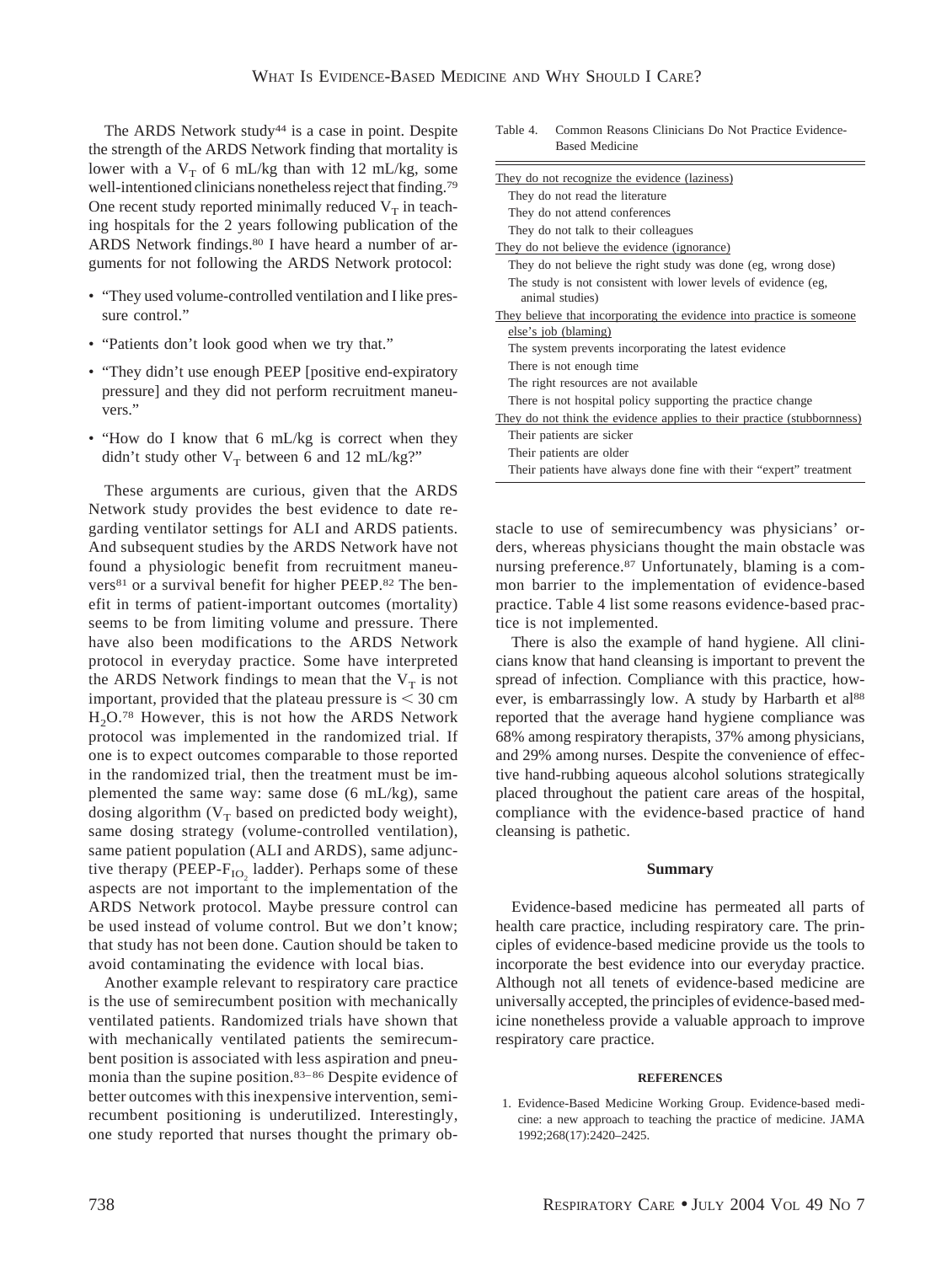- 2. Guyatt GH, Haynes RB, Jaeschke RZ, Cook DJ, Green L, Naylor CD, et al. Users' guides to the medical literature: XXV. Evidencebased medicine: principles for applying the users' guides to patient care. Evidence-Based Medicine Working Group. JAMA 2000; 284(10):1290–1296.
- 3. Richardson WS, Wilson MC, Williams JW Jr, Moyer VA, Naylor CD. Users' guides to the medical literature: XXIV. How to use an article on the clinical manifestations of disease. Evidence-Based Medicine Working Group. JAMA 2000;284(7):869–875.
- 4. Giacomini MK, Cook DJ. Users' guides to the medical literature: XXIII. Qualitative research in health care B. What are the results and how do they help me care for my patients? Evidence-Based Medicine Working Group. JAMA 2000;284(4):478–482.
- 5. Giacomini MK, Cook DJ. Users' guides to the medical literature: XXIII. Qualitative research in health care A. Are the results of the study valid? Evidence-Based Medicine Working Group. JAMA 2000; 284(3):357–362.
- 6. McGinn TG, Guyatt GH, Wyer PC, Naylor CD, Stiell IG, Richardson WS. Users' guides to the medical literature: XXII: how to use articles about clinical decision rules. Evidence-Based Medicine Working Group. JAMA 2000;284(1):79–84.
- 7. McAlister FA, Straus SE, Guyatt GH, Haynes RB. Users' guides to the medical literature: XX. Integrating research evidence with the care of the individual patient. Evidence-Based Medicine Working Group JAMA 2000;283(21):2829–2836.
- 8. Hunt DL, Jaeschke R, McKibbon KA. Users' guides to the medical literature: XXI. Using electronic health information resources in evidence-based practice. Evidence-Based Medicine Working Group. JAMA 2000;283(14):1875–1879.
- 9. Bucher HC, Guyatt GH, Cook DJ, Holbrook A, McAlister FA. Users' guides to the medical literature: XIX. Applying clinical trial results. A. How to use an article measuring the effect of an intervention on surrogate end points. Evidence-Based Medicine Working Group. JAMA 1999;282(8):771–778.
- 10. Barratt A, Irwig L, Glasziou P, Cumming RG, Raffle A, Hicks N, et al. Users' guides to the medical literature: XVII. How to use guidelines and recommendations about screening. Evidence-Based Medicine Working Group. JAMA 1999;281(21):2029–2034.
- 11. Guyatt GH, Sinclair J, Cook DJ, Glasziou P. Users' guides to the medical literature: XVI. How to use a treatment recommendation. Evidence-Based Medicine Working Group and the Cochrane Applicability Methods Working Group. JAMA 1999;281(19):1836–1843.
- 12. Richardson WS, Wilson MC, Guyatt GH, Cook DJ, Nishikawa J. Users' guides to the medical literature: XV. How to use an article about disease probability for differential diagnosis. Evidence-Based Medicine Working Group. JAMA 1999;281(13):1214–1219.
- 13. Dans AL, Dans LF, Guyatt GH, Richardson S. Users' guides to the medical literature: XIV. How to decide on the applicability of clinical trial results to your patient. Evidence-Based Medicine Working Group. JAMA 1998;279(7):545–549.
- 14. O'Brien BJ, Heyland D, Richardson WS, Levine M, Drummond MF. Users' guides to the medical literature: XIII. How to use an article on economic analysis of clinical practice. B. What are the results and will they help me in caring for my patients? Evidence-Based Medicine Working Group. JAMA 1997;277(22):1802–1806. Erratum in: JAMA 1997;278(13):1064.
- 15. Drummond MF, Richardson WS, O'Brien BJ, Levine M, Heyland D. Users' guides to the medical literature. XIII. How to use an article on economic analysis of clinical practice. A. Are the results of the study valid? Evidence-Based Medicine Working Group. JAMA 1997; 277(19):1552–1557.
- 16. Guyatt GH, Naylor CD, Juniper E, Heyland DK, Jaeschke R, Cook DJ. Users' guides to the medical literature. XII. How to use articles

about health-related quality of life. Evidence-Based Medicine Working Group. JAMA 1997;277(15):1232–1237.

- 17. Naylor CD, Guyatt GH. Users' guides to the medical literature. XI. How to use an article about a clinical utilization review. Evidence-Based Medicine Working Group. JAMA 1996;275(18):1435–1439.
- 18. Naylor CD, Guyatt GH. Users' guides to the medical literature. X. How to use an article reporting variations in the outcomes of health services. The Evidence-Based Medicine Working Group. JAMA 1996;275(7):554–558.
- 19. Guyatt GH, Sackett DL, Sinclair JC, Hayward R, Cook DJ, Cook RJ. Users' guides to the medical literature. IX. A method for grading health care recommendations. Evidence-Based Medicine Working Group. JAMA 1995;274(22):1800–1804. Erratum in: JAMA 1996; 275(16):1232.
- 20. Wilson MC, Hayward RS, Tunis SR, Bass EB, Guyatt G. Users' guides to the medical literature. VIII. How to use clinical practice guidelines. B. What are the recommendations and will they help you in caring for your patients? The Evidence-Based Medicine Working Group. JAMA 1995;274(20):1630–1632.
- 21. Hayward RS, Wilson MC, Tunis SR, Bass EB, Guyatt G. Users' guides to the medical literature. VIII. How to use clinical practice guidelines. A. Are the recommendations valid? The Evidence-Based Medicine Working Group. JAMA 1995;274(7):570–574.
- 22. Richardson WS, Detsky AS. Users' guides to the medical literature. VII. How to use a clinical decision analysis. B. What are the results and will they help me in caring for my patients? Evidence-Based Medicine Working Group. JAMA 1995;273(20):1610–1613.
- 23. Richardson WS, Detsky AS. Users' guides to the medical literature. VII. How to use a clinical decision analysis. A. Are the results of the study valid? Evidence-Based Medicine Working Group. JAMA 1995; 273(16):1292–1295.
- 24. Oxman AD, Cook DJ, Guyatt GH. Users' guides to the medical literature. VI. How to use an overview. Evidence-Based Medicine Working Group. JAMA 1994;272(17):1367–1371.
- 25. Laupacis A, Wells G, Richardson WS, Tugwell P. Users' guides to the medical literature. V. How to use an article about prognosis. Evidence-Based Medicine Working Group. JAMA 1994;272(3):234– 237.
- 26. Levine M, Walter S, Lee H, Haines T, Holbrook A, Moyer V. Users' guides to the medical literature. IV. How to use an article about harm. Evidence-Based Medicine Working Group. JAMA 1994; 271(20):1615–1619.
- 27. Jaeschke R, Guyatt GH, Sackett DL. Users' guides to the medical literature. III. How to use an article about a diagnostic test. B. What are the results and will they help me in caring for my patients? The Evidence-Based Medicine Working Group. JAMA 1994;271(9):703– 707.
- 28. Jaeschke R, Guyatt G, Sackett DL. Users' guides to the medical literature. III. How to use an article about a diagnostic test. A. Are the results of the study valid? Evidence-Based Medicine Working Group. JAMA 1994;271(5):389–391.
- 29. Guyatt GH, Sackett DL, Cook DJ. Users' guides to the medical literature. II. How to use an article about therapy or prevention. B. What were the results and will they help me in caring for my patients? Evidence-Based Medicine Working Group. JAMA 1994; 271(1):59–63.
- 30. Guyatt GH, Sackett DL, Cook DJ. Users' guides to the medical literature. II. How to use an article about therapy or prevention. A. Are the results of the study valid? Evidence-Based Medicine Working Group. JAMA 1993;270(21):2598–2601.
- 31. Oxman AD, Sackett DL, Guyatt GH. Users' guides to the medical literature. I. How to get started. The Evidence-Based Medicine Working Group. JAMA 1993;270(17):2093–2095.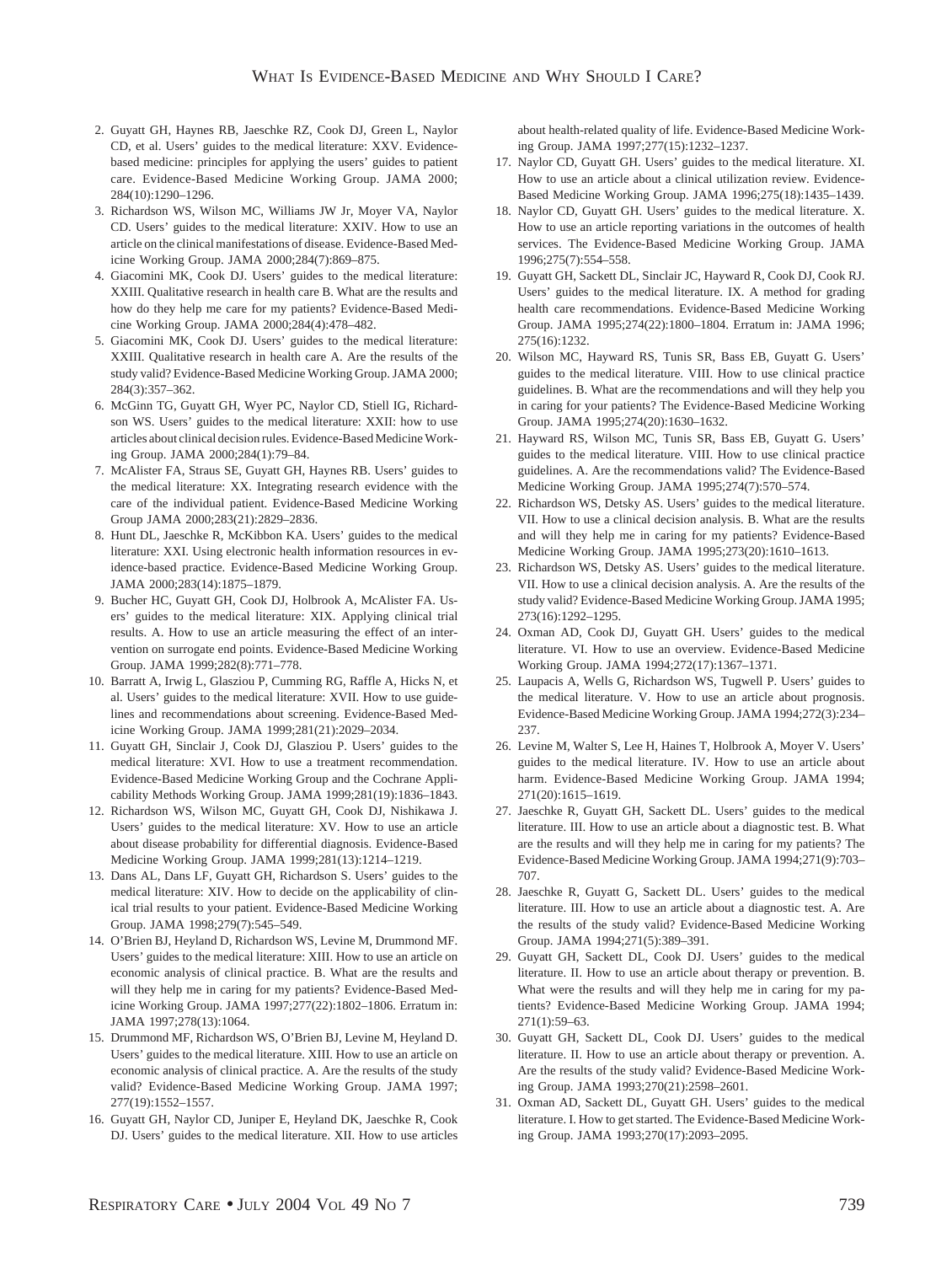- 32. Moseley JB, O'Malley K, Petersen NJ, Menke TJ, Brody BA, Kuykendall DH, et al. A controlled trial of arthroscopic surgery for osteoarthritis of the knee. N Engl J Med 2002;347(2):81–88.
- 33. Pompeo E, Marino M, Nofroni I, Matteucci G, Mineo TC. Reduction pneumoplasty versus respiratory rehabilitation in severe emphysema: a randomized study. Pulmonary Emphysema Research Group. Ann Thorac Surg 2000;70(3):948–953; discussion 954.
- 34. Cooper JD, Patterson GA, Sundaresan RS, Trulock EP, Yusen RD, Pohl MS, Lefrak SS. Results of 150 consecutive bilateral lung volume reduction procedures in patients with severe emphysema. J Thorac Cardiovasc Surg 1996;112(5):1319–1329; discussion 1329–1330.
- 35. Criner GJ, Cordova FC, Furukawa S, Kuzma AM, Travaline JM, Leyenson V, O'Brien GM. Prospective randomized trial comparing bilateral lung volume reduction surgery to pulmonary rehabilitation in severe chronic obstructive pulmonary disease. Am J Respir Crit Care Med 1999;160(6):2018–2027.
- 36. Flaherty KR, Kazerooni EA, Curtis JL, Iannettoni M, Lange L, Schork MA, Martinez FJ. Short-term and long-term outcomes after bilateral lung volume reduction surgery: prediction by quantitative CT. Chest 2001;119(5):1337–1346.
- 37. Geddes D, Davies M, Koyama H, Hansell D, Pastorino U, Pepper J, et al. Effect of lung-volume-reduction surgery in patients with severe emphysema. N Engl J Med 2000;343(4):239–245.
- 38. Sciurba FC, Rogers RM, Keenan RJ, Slivka WA, Gorcsan J 3rd, Ferson PF, et al. Improvement in pulmonary function and elastic recoil after lung-reduction surgery for diffuse emphysema. N Engl J Med 1996;334(17):1095–1099.
- 39. Brenner M, Yusen R, McKenna R Jr, Sciurba F, Gelb AF, Fischel R, et al. Lung volume reduction surgery for emphysema. Chest 1996; 110(1):205–218.
- 40. Gelb AF, McKenna RJ Jr, Brenner M, Schein MJ, Zamel N, Fischel R. Lung function 4 years after lung volume reduction surgery for emphysema. Chest 1999;116(6):1608–1615.
- 41. Fishman A, Martinez F, Naunheim K, Piantadosi S, Wise R, Ries A, et al; National Emphysema Treatment Trial Research Group. A randomized trial comparing lung-volume–reduction surgery with medical therapy for severe emphysema. N Engl J Med 2003;348(21): 2059–2073.
- 42. Guyatt G, Drummond R. Users' guides to the medical literature: a manual for evidence-based clinical practice. Chicago: AMA Press; 2002.
- 43. Sackett DL, Straus SE, Richardson WS, Rosenberg W, Haynes RB. Evidence-based medicine: how to practice and teach EBM. New York: Churchill Livingstone; 2000.
- 44. The Acute Respiratory Distress Syndrome Network. Ventilation with lower tidal volumes as compared with traditional tidal volumes for acute lung injury and the acute respiratory distress syndrome. N Engl J Med 2000;342(18):1301–1308.
- 45. McCrory DC, Brown C, Gelfand SE, Bach PB. Management of acute exacerbations of COPD: a summary and appraisal of published evidence. Chest 2001;119(4):1190–1209.
- 46. Keenan SP, Sinuff T, Cook DJ, Hill NS. Which patients with acute exacerbation of chronic obstructive pulmonary disease benefit from noninvasive positive-pressure ventilation? A systematic review of the literature. Ann Intern Med 2003;138(11):861–870.
- 47. Lightowler JV, Wedzicha JA, Elliott MW, Ram FSF. Non-invasive positive pressure ventilation to treat respiratory failure resulting from exacerbations of chronic obstructive pulmonary disease: Cochrane systematic review and meta-analysis. BMJ 2003;326(7382):185–189.
- 48. Ram FS, Wright J, Brocklebank D, White JE. Systematic review of clinical effectiveness of pressurised metered dose inhalers versus other hand held inhaler devices for delivering  $\beta_2$  agonists bronchodilators in asthma. BMJ 2001;323(7318):901–905.
- 49. Montori VM, Guyatt GH. What is evidenced-based medicine and why should it be practiced? Respir Care 2001;46(11):1201–1214.
- 50. Guyatt G, Sackett D, Taylor DW, Chong J, Roberts R, Pugsley S. Determining optimal therapy—randomized trials in individual patients. N Engl J Med 1986;314(14):889–892.
- 51. Mahon JL, Laupacis A, Hodder RV, McKim DA, Paterson NA, Wood TE, Donner A. Theophylline for irreversible chronic airflow limitation: a randomized study comparing n of 1 trials to standard practice. Chest 1999;115(1):38–48.
- 52. Mahon J, Laupacis A, Donner A, Wood T. Randomised study of n of 1 trials versus standard practice. BMJ 1996;312(7038):1069–1074. Erratum in: BMJ 1996;312(7043):1392.
- 53. Patel A, Jaeschke R, Guyatt GH, Keller JL, Newhouse MT. Clinical usefulness of n-of-1 randomized controlled trials in patients with nonreversible chronic airflow limitation. Am Rev Respir Dis 1991; 144(4):962–964.
- 54. Guyatt G, Sackett D, Adachi J, Roberts R, Chong J, Rosenbloom D, Keller J. A clinician's guide for conducting randomized trials in individual patients. CMAJ 1988;139(6):497–503.
- 55. Doig GS, Simpson F. Efficient literature searching: a core skill for the practice of evidence-based medicine. Intensive Care Med 2003; 29(12):2119–2127.
- 56. Cook DJ. Moving toward evidence-based practice. Respir Care 2003; 48(9):859–868.
- 57. Overend TJ, Anderson CM, Lucy SD, Bhatia C, Jonsson BI, Timmermans C. The effect of incentive spirometry on postoperative pulmonary complications: a systematic review. Chest 2001;120(3): 971–978.
- 58. Hess DR. The evidence for secretion clearance techniques. Respir Care 2001;46(11):1276–1293.
- 59. Peter JV, Moran JL, Phillips-Hughes J, Warn D. Noninvasive ventilation in acute respiratory failure–a meta-analysis update. Crit Care Med 2002;30(3):555–562.
- 60. Hess DR. Evidence-based clinical practice guidelines: where's the evidence and what do I do with it? (editorial) Respir Care 2003; 48(9):838–839.
- 61. American Association for Respiratory Care. AARC Evidence-Based Clinical Practice Guideline: Care of the ventilator circuit and its relation to ventilator-associated pneumonia. Respir Care 2003;48(9): 869–879.
- 62. Levels of evidence and grades of recommendation. Oxford Centre for Evidence-based Medicine. Available at http://www.cebm.net/ levels\_of\_evidence.asp. Accessed April 27, 2004.
- 63. MacIntyre NR, Cook DJ, Ely EW Jr, Epstein SK, Fink JB, Heffner JE, et al; American College of Chest Physicians; American Association for Respiratory Care; American College of Critical Care Medicine. Evidence-based guidelines for weaning and discontinuing ventilatory support: a collective task force facilitated by the American College of Chest Physicians; the American Association for Respiratory Care; and the American College of Critical Care Medicine. Chest 2001;120(6 Suppl):375S–395S.
- 64. Jacobi J, Fraser GL, Coursin DB, Riker RR, Fontaine D, Wittbrodt ET, et al; Task Force of the American College of Critical Care Medicine (ACCM) of the Society of Critical Care Medicine (SCCM), American Society of Health-System Pharmacists (ASHP), American College of Chest Physicians. Clinical practice guidelines for the sustained use of sedatives and analgesics in the critically ill adult. Crit Care Med 2002;30(1):119–141. Erratum in: Crit Care Med 2002; 30(3):726.
- 65. Murray MJ, Cowen J, DeBlock H, Erstad B, Gray AW Jr, Tescher AN, et al; Task Force of the American College of Critical Care Medicine (ACCM) of the Society of Critical Care Medicine (SCCM), American Society of Health-System Pharmacists, American College of Chest Physicians. Clinical practice guidelines for sustained neu-